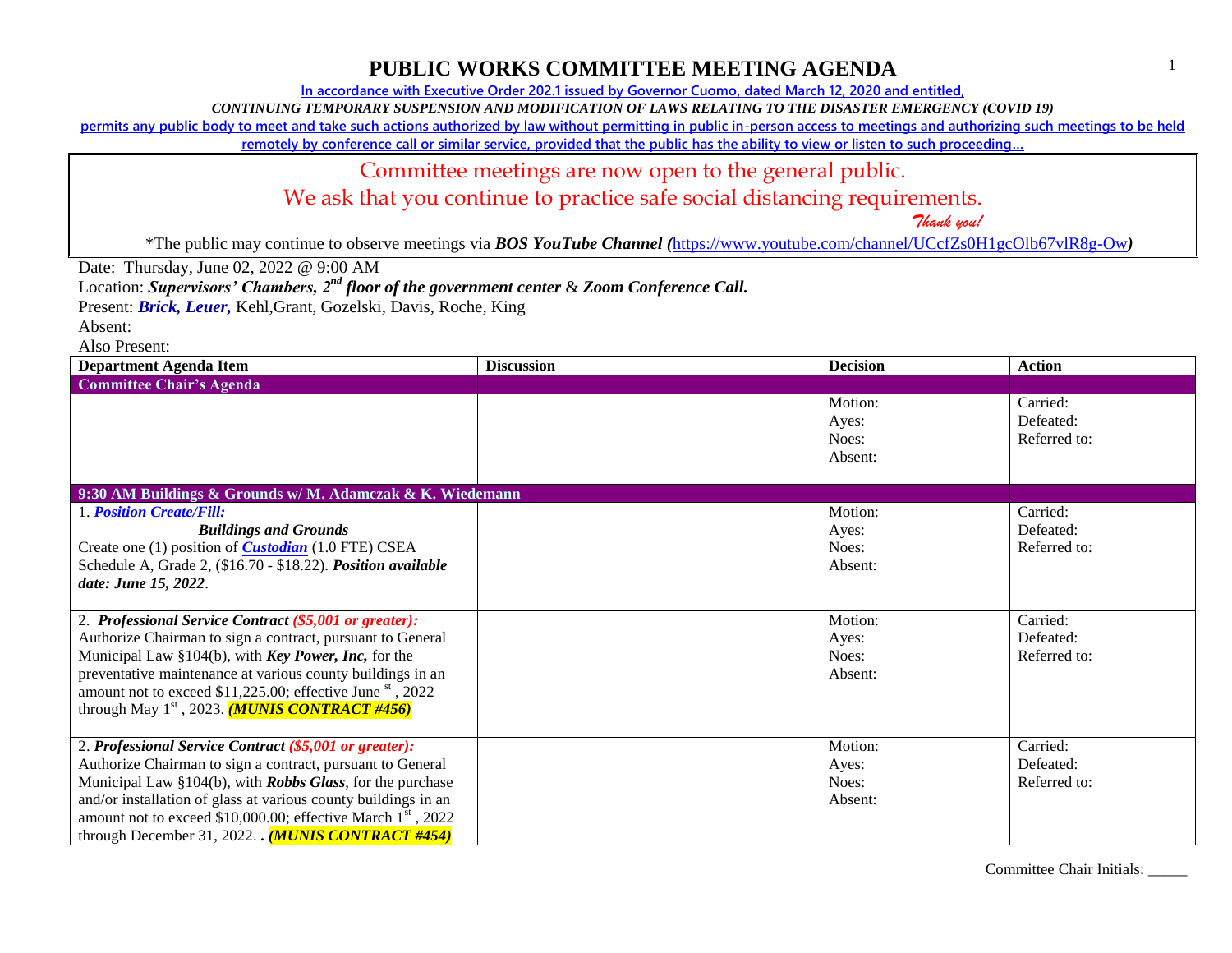**In accordance with Executive Order 202.1 issued by Governor Cuomo, dated March 12, 2020 and entitled,**

*CONTINUING TEMPORARY SUSPENSION AND MODIFICATION OF LAWS RELATING TO THE DISASTER EMERGENCY (COVID 19)*

**permits any public body to meet and take such actions authorized by law without permitting in public in-person access to meetings and authorizing such meetings to be held** 

**remotely by conference call or similar service, provided that the public has the ability to view or listen to such proceeding…**

## Committee meetings are now open to the general public.

We ask that you continue to practice safe social distancing requirements.

 *Thank you!*

\*The public may continue to observe meetings via *BOS YouTube Channel (*<https://www.youtube.com/channel/UCcfZs0H1gcOlb67vlR8g-Ow>*)*

Date: Thursday, June 02, 2022 @ 9:00 AM

Location: *Supervisors' Chambers, 2nd floor of the government center* & *Zoom Conference Call.*

Present: *Brick, Leuer,* Kehl,Grant, Gozelski, Davis, Roche, King

Absent:

Also Present:

| <b>Department Agenda Item</b>                                | <b>Discussion</b> | <b>Decision</b> | <b>Action</b> |
|--------------------------------------------------------------|-------------------|-----------------|---------------|
| 3. Project Closeout:                                         |                   | Motion:         | Carried:      |
| Authorize the Chairman to execute closeout documents for the |                   | Ayes:           | Defeated:     |
| roofing replacement Project at various county buildings as   |                   | Noes:           | Referred to:  |
| established by resolution #21-176.                           |                   | Absent:         |               |
|                                                              |                   |                 |               |
| 4. <b>FYI</b> :                                              |                   | Motion:         | Carried:      |
| Split unit at AG Center USDA server room.                    |                   | Ayes:           | Defeated:     |
| \$5,875.00<br>$\circ$                                        |                   | Noes:           | Referred to:  |
| Next lowest quote was \$10,300.00<br>$\circ$                 |                   | Absent:         |               |
|                                                              |                   |                 |               |
| 5. Permission to go out to an RFP for parking lot            |                   | Motion:         | Carried:      |
| maintenance at the court house campus                        |                   | Ayes:           | Defeated:     |
|                                                              |                   | Noes:           | Referred to:  |
|                                                              |                   | Absent:         |               |
|                                                              |                   |                 |               |
| 6. Permission to bid out the Make-up Air Unit at Jail        |                   | Motion:         | Carried:      |
|                                                              |                   | Ayes:           | Defeated:     |
|                                                              |                   | Noes:           | Referred to:  |
|                                                              |                   | Absent:         |               |
|                                                              |                   |                 |               |
| 7. Disposition of Fixed Assets (permanent disposal only):    |                   | Motion:         | Carried:      |
| Declare surplus and dispose of one (1) 2013 E250 van         |                   | Ayes:           | Defeated:     |
| (VIN #1FTNE2EL0DDB05657)                                     |                   | Noes:           | Referred to:  |
|                                                              |                   | Absent:         |               |
|                                                              |                   |                 |               |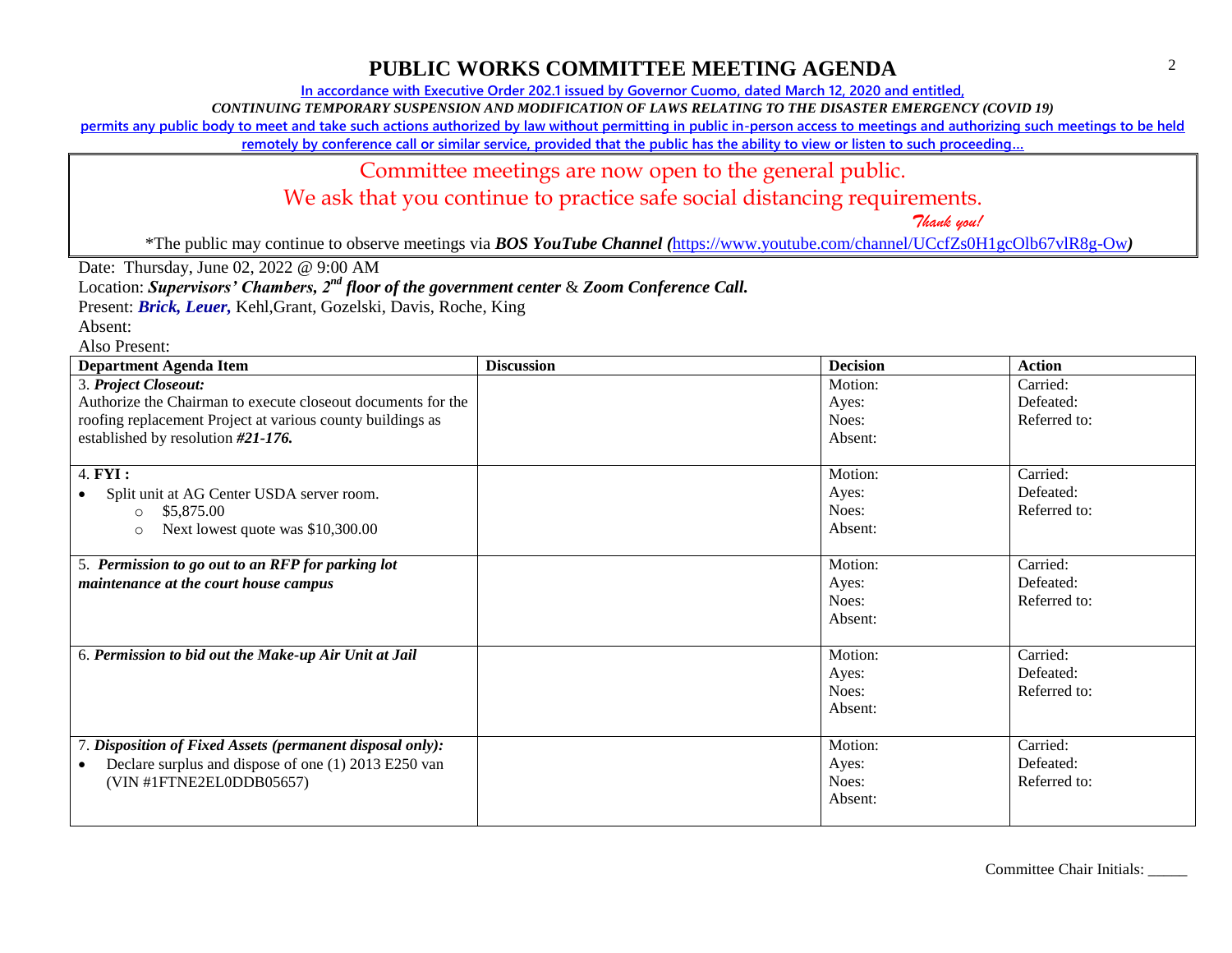**In accordance with Executive Order 202.1 issued by Governor Cuomo, dated March 12, 2020 and entitled,**

*CONTINUING TEMPORARY SUSPENSION AND MODIFICATION OF LAWS RELATING TO THE DISASTER EMERGENCY (COVID 19)*

**permits any public body to meet and take such actions authorized by law without permitting in public in-person access to meetings and authorizing such meetings to be held** 

**remotely by conference call or similar service, provided that the public has the ability to view or listen to such proceeding…**

#### Committee meetings are now open to the general public.

We ask that you continue to practice safe social distancing requirements.

 *Thank you!*

\*The public may continue to observe meetings via *BOS YouTube Channel (*<https://www.youtube.com/channel/UCcfZs0H1gcOlb67vlR8g-Ow>*)*

Date: Thursday, June 02, 2022 @ 9:00 AM

Location: *Supervisors' Chambers, 2nd floor of the government center* & *Zoom Conference Call.*

Present: *Brick, Leuer,* Kehl,Grant, Gozelski, Davis, Roche, King

Absent:

Also Present:

| <b>Department Agenda Item</b>                                | <b>Discussion</b>                   | <b>Decision</b> | <b>Action</b> |
|--------------------------------------------------------------|-------------------------------------|-----------------|---------------|
| 8. Professional Service Contract (\$5,001 or greater):       | <b>MUNIS CONTRACT ENTRY PENDING</b> | Motion:         | Carried:      |
| Authorize Chairman to sign a lease agreement, pursuant to    |                                     | Ayes:           | Defeated:     |
| General Municipal Law §104(b), with <i>Enterprise Fleet</i>  |                                     | Noes:           | Referred to:  |
| Management, 1320 Brooks Ave, Rochester, NY 14624 for the     |                                     | Absent:         |               |
| lease of one 2023 Chevrolet Silverado 2500HD WT regular      |                                     |                 |               |
| cab 8ft box to replace 2017 Chevrolet in an amount not to    |                                     |                 |               |
| exceed \$28,820.88 for 36 months upon receipt of vehicle.    |                                     |                 |               |
| <b>MUNIS CONTRACT#</b>                                       |                                     |                 |               |
| 9. Professional Service Contract (\$5,001 or greater):       | <b>MUNIS CONTRACT ENTRY PENDING</b> | Motion:         | Carried:      |
| Authorize Chairman to sign a lease agreement, pursuant to    |                                     | Ayes:           | Defeated:     |
| General Municipal Law §104(b), with <i>Enterprise Fleet</i>  |                                     | Noes:           | Referred to:  |
| Management, 1320 Brooks Ave, Rochester, NY 14624 for the     |                                     | Absent:         |               |
| lease of one 2023 Chevrolet Silverado 1500 WT 4x4 regular    |                                     |                 |               |
| cab 8ft box to replace 2014 Ford in an amount not to exceed  |                                     |                 |               |
| \$18,815.28 for 24 months upon receipt of vehicle. $(MUNIS)$ |                                     |                 |               |
| <b>CONTRACT#</b>                                             |                                     |                 |               |
| 9:00 AM Highway & Bridges w/D. Blue & K. Chmura              |                                     |                 |               |
| 1. Professional Service Contract (\$5,001 or greater):       | <b>MUNIS CONTRACT ENTRY PENDING</b> | Motion:         | Carried:      |
| Authorize Chairman to sign a lease agreement, pursuant to    |                                     | Ayes:           | Defeated:     |
| General Municipal Law §104(b), with <i>Enterprise Fleet</i>  |                                     | Noes:           | Referred to:  |
| Management, 1320 Brooks Ave, Rochester, NY 14624 for the     |                                     | Absent:         |               |
| lease of one 2023 Chevrolet Silverado 3500HD to replace      |                                     |                 |               |
| (Highway vehicle #77) 2005 Ford F350 in an amount not to     |                                     |                 |               |
| exceed \$57,733.80 for 60 months upon receipt of vehicle.    |                                     |                 |               |
| <b>MUNIS CONTRACT#</b>                                       |                                     |                 |               |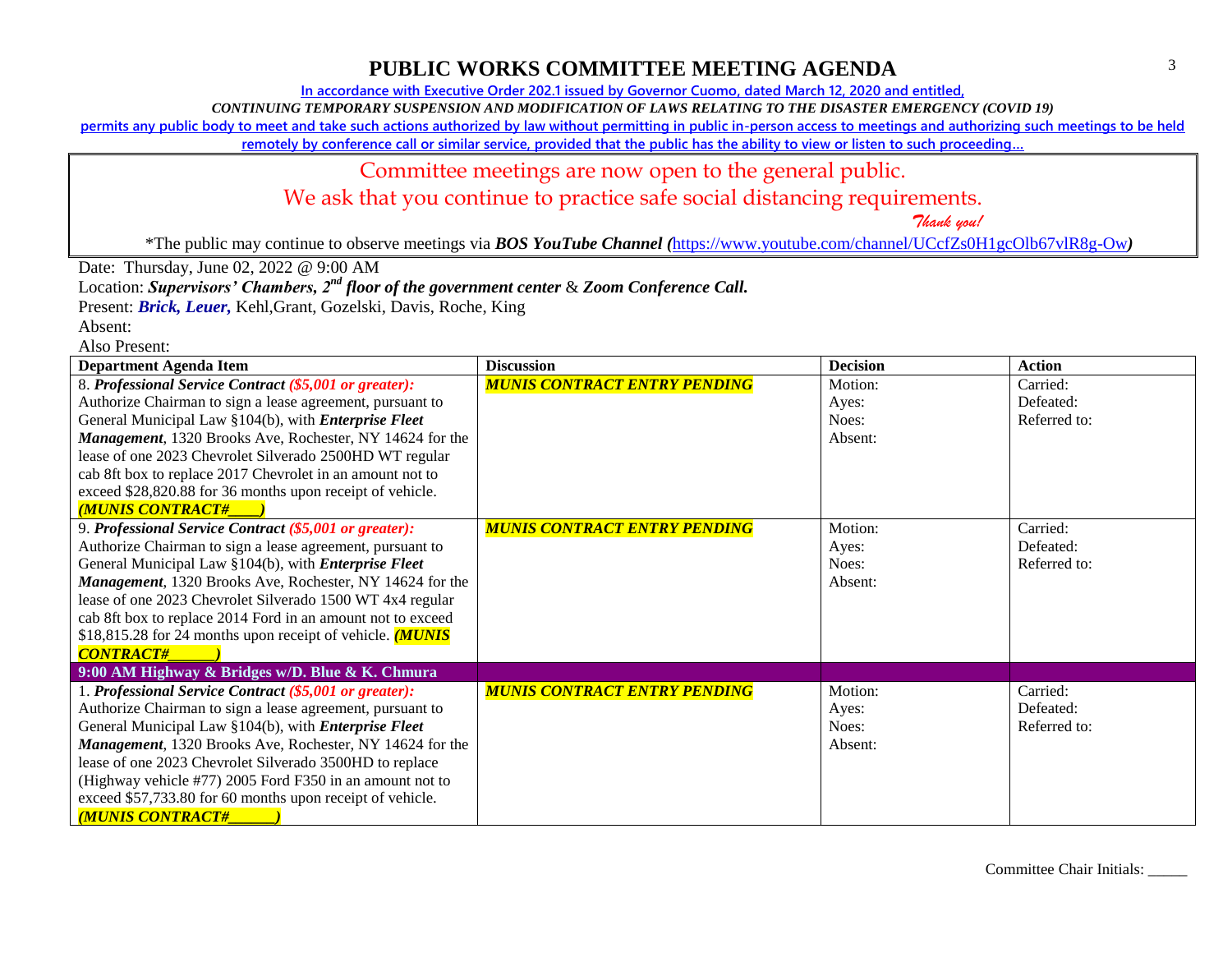**In accordance with Executive Order 202.1 issued by Governor Cuomo, dated March 12, 2020 and entitled,**

*CONTINUING TEMPORARY SUSPENSION AND MODIFICATION OF LAWS RELATING TO THE DISASTER EMERGENCY (COVID 19)*

**permits any public body to meet and take such actions authorized by law without permitting in public in-person access to meetings and authorizing such meetings to be held** 

**remotely by conference call or similar service, provided that the public has the ability to view or listen to such proceeding…**

#### Committee meetings are now open to the general public.

We ask that you continue to practice safe social distancing requirements.

 *Thank you!*

\*The public may continue to observe meetings via *BOS YouTube Channel (*<https://www.youtube.com/channel/UCcfZs0H1gcOlb67vlR8g-Ow>*)*

Date: Thursday, June 02, 2022 @ 9:00 AM

Location: *Supervisors' Chambers, 2nd floor of the government center* & *Zoom Conference Call.*

Present: *Brick, Leuer,* Kehl,Grant, Gozelski, Davis, Roche, King

Absent:

Also Present:

| <b>Department Agenda Item</b>                                                                                                                                                                                                                                                                                                                                                                                                                                            | <b>Discussion</b>                   | <b>Decision</b>                      | <b>Action</b>                         |
|--------------------------------------------------------------------------------------------------------------------------------------------------------------------------------------------------------------------------------------------------------------------------------------------------------------------------------------------------------------------------------------------------------------------------------------------------------------------------|-------------------------------------|--------------------------------------|---------------------------------------|
| 2. Professional Service Contract (\$5,001 or greater):<br>Authorize Chairman to sign a lease agreement, pursuant to<br>General Municipal Law §104(b), with <i>Enterprise Fleet</i><br>Management, 1320 Brooks Ave, Rochester, NY 14624 for the<br>lease of one 2023 Chevrolet Silverado 3500HD to replace<br>(Highway vehicle #18) 2007 Ford F350 in an amount not to<br>exceed \$67,861.80 for 60 months upon receipt of vehicle.<br><b>MUNIS CONTRACT#</b>             | <b>MUNIS CONTRACT ENTRY PENDING</b> | Motion:<br>Ayes:<br>Noes:<br>Absent: | Carried:<br>Defeated:<br>Referred to: |
| 3. Professional Service Contract (\$5,001 or greater):<br>Authorize Chairman to sign a lease agreement, pursuant to<br>General Municipal Law §104(b), with <i>Enterprise Fleet</i><br>Management, 1320 Brooks Ave, Rochester, NY 14624 for the<br>lease of one 2023 Chevrolet Silverado 3500HD to replace<br>(Highway vehicle #17) 2012 Ford F350 in an amount not to<br>exceed \$75,917.40 for 60 months upon receipt of vehicle.<br><b>MUNIS CONTRACT#</b>             | <b>MUNIS CONTRACT ENTRY PENDING</b> | Motion:<br>Ayes:<br>Noes:<br>Absent: | Carried:<br>Defeated:<br>Referred to: |
| 4. Professional Service Contract (\$5,001 or greater):<br>Authorize Chairman to sign a lease agreement, pursuant to<br>General Municipal Law §104(b), with <i>Enterprise Fleet</i><br>Management, 1320 Brooks Ave, Rochester, NY 14624 for the<br>lease of one 2023 Chevrolet Silverado 1500 WT 4x4 double<br>cab to replace (Highway vehicle #01PC) 2014 Ford F150 in<br>an amount not to exceed \$29,159.64 for 36 months upon<br>receipt of vehicle. (MUNIS CONTRACT# | <b>MUNIS CONTRACT ENTRY PENDING</b> | Motion:<br>Ayes:<br>Noes:<br>Absent: | Carried:<br>Defeated:<br>Referred to: |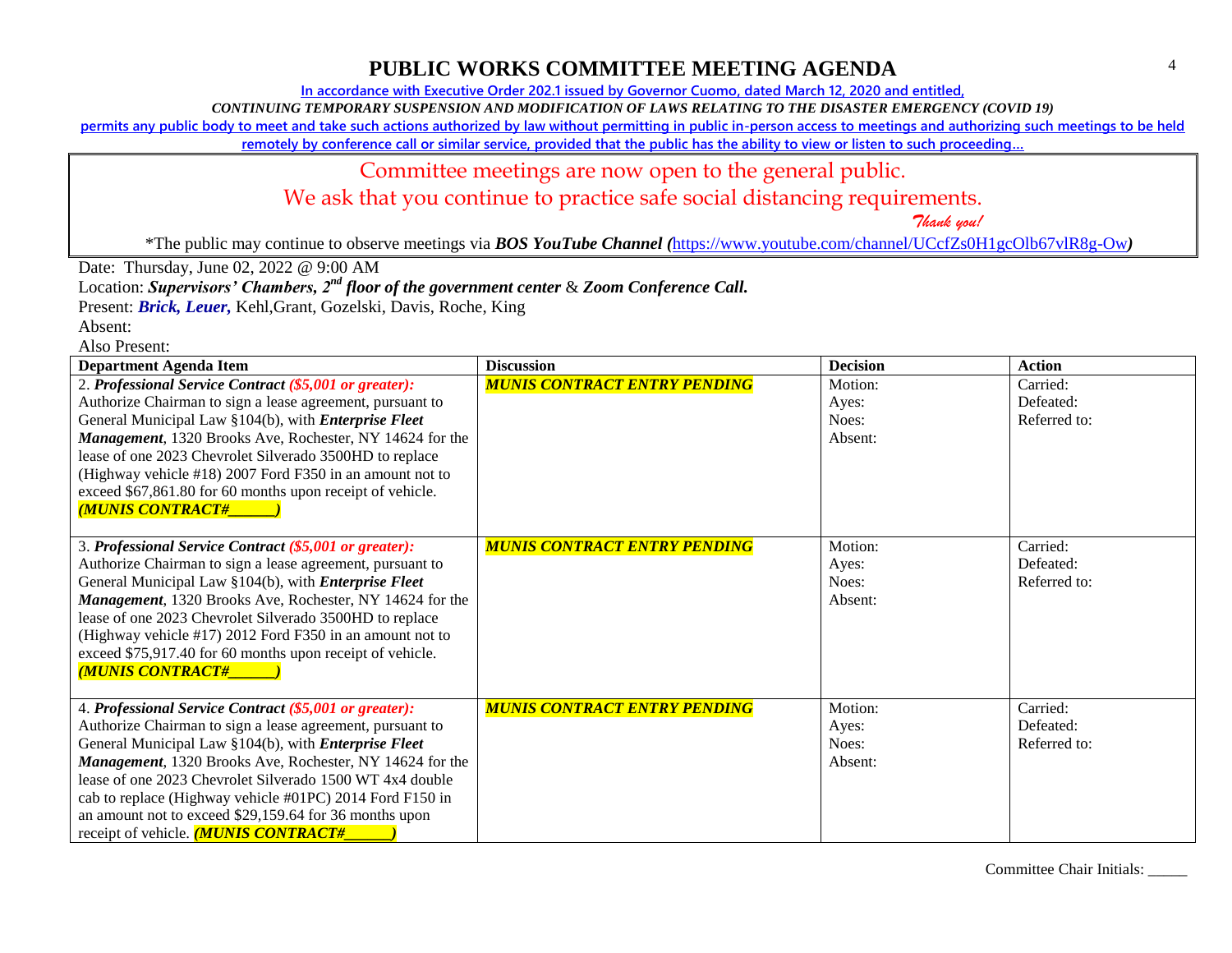**In accordance with Executive Order 202.1 issued by Governor Cuomo, dated March 12, 2020 and entitled,**

*CONTINUING TEMPORARY SUSPENSION AND MODIFICATION OF LAWS RELATING TO THE DISASTER EMERGENCY (COVID 19)*

**permits any public body to meet and take such actions authorized by law without permitting in public in-person access to meetings and authorizing such meetings to be held** 

**remotely by conference call or similar service, provided that the public has the ability to view or listen to such proceeding…**

#### Committee meetings are now open to the general public.

We ask that you continue to practice safe social distancing requirements.

 *Thank you!*

\*The public may continue to observe meetings via *BOS YouTube Channel (*<https://www.youtube.com/channel/UCcfZs0H1gcOlb67vlR8g-Ow>*)*

Date: Thursday, June 02, 2022 @ 9:00 AM

Location: *Supervisors' Chambers, 2nd floor of the government center* & *Zoom Conference Call.*

Present: *Brick, Leuer,* Kehl,Grant, Gozelski, Davis, Roche, King

Absent:

Also Present:

| <b>Department Agenda Item</b>                               | <b>Discussion</b>                   | <b>Decision</b> | <b>Action</b> |
|-------------------------------------------------------------|-------------------------------------|-----------------|---------------|
| 5. Professional Service Contract (\$5,001 or greater):      | <b>MUNIS CONTRACT ENTRY PENDING</b> | Motion:         | Carried:      |
| Authorize Chairman to sign a lease agreement, pursuant to   |                                     | Ayes:           | Defeated:     |
| General Municipal Law §104(b), with <i>Enterprise Fleet</i> |                                     | Noes:           | Referred to:  |
| Management, 1320 Brooks Ave, Rochester, NY 14624 for the    |                                     | Absent:         |               |
| lease of one 2023 Chevrolet Silverado 3500HD to replace     |                                     |                 |               |
| (Highway vehicle #14) 2014 Ford F150 in an amount not to    |                                     |                 |               |
| exceed \$59,956.80 for 60 months upon receipt of vehicle.   |                                     |                 |               |
| <b>(MUNIS CONTRACT#</b>                                     |                                     |                 |               |
|                                                             |                                     |                 |               |
| 6. Professional Service Contract (\$5,001 or greater):      | <b>MUNIS CONTRACT ENTRY PENDING</b> | Motion:         | Carried:      |
| Authorize Chairman to sign a lease agreement, pursuant to   |                                     | Ayes:           | Defeated:     |
| General Municipal Law §104(b), with <i>Enterprise Fleet</i> |                                     | Noes:           | Referred to:  |
| Management, 1320 Brooks Ave, Rochester, NY 14624 for the    |                                     | Absent:         |               |
| lease of one 2023 Chevrolet Silverado 1500 WT 4x4 double    |                                     |                 |               |
| cab to replace (Highway vehicle #5) 2017 Ford F150 in an    |                                     |                 |               |
| amount not to exceed \$29,159.64 for 36 months upon receipt |                                     |                 |               |
| of vehicle. (MUNIS CONTRACT#                                |                                     |                 |               |
| 7. Professional Service Contract (\$5,001 or greater):      | <b>MUNIS CONTRACT ENTRY PENDING</b> | Motion:         | Carried:      |
| Authorize Chairman to sign a lease agreement, pursuant to   |                                     | Ayes:           | Defeated:     |
| General Municipal Law §104(b), with <i>Enterprise Fleet</i> |                                     | Noes:           | Referred to:  |
| Management, 1320 Brooks Ave, Rochester, NY 14624 for the    |                                     | Absent:         |               |
| lease of one 2023 Chevrolet Silverado 3500HD WT 4x4         |                                     |                 |               |
| double cab 8 ft box to replace (Highway vehicle #10) 2014   |                                     |                 |               |
| Ford F350 in an amount not to exceed \$48,533.40 for 60     |                                     |                 |               |
| months upon receipt of vehicle. ( <b>MUNIS</b>              |                                     |                 |               |
| <b>CONTRACT#</b>                                            |                                     |                 |               |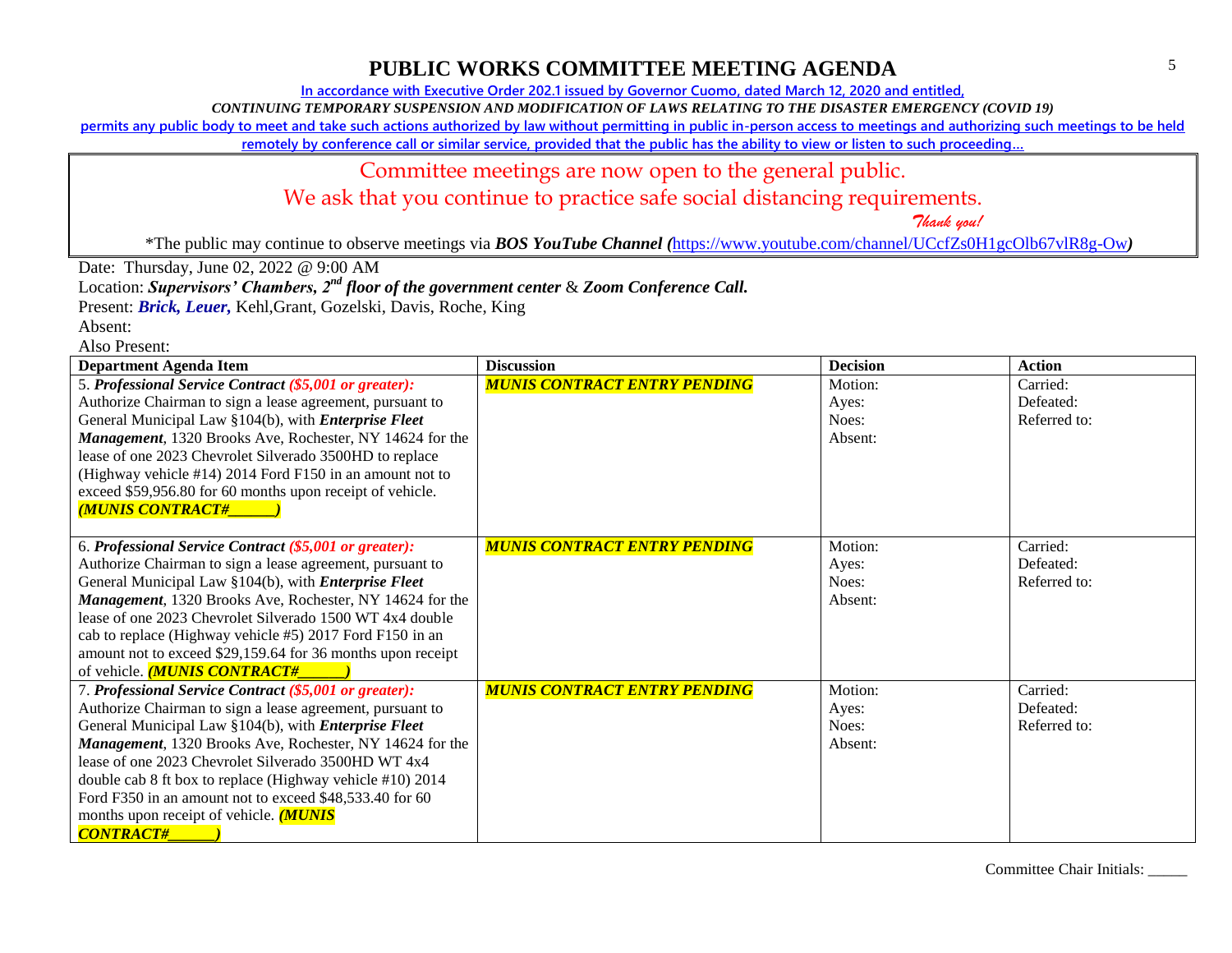**In accordance with Executive Order 202.1 issued by Governor Cuomo, dated March 12, 2020 and entitled,**

*CONTINUING TEMPORARY SUSPENSION AND MODIFICATION OF LAWS RELATING TO THE DISASTER EMERGENCY (COVID 19)*

**permits any public body to meet and take such actions authorized by law without permitting in public in-person access to meetings and authorizing such meetings to be held** 

**remotely by conference call or similar service, provided that the public has the ability to view or listen to such proceeding…**

#### Committee meetings are now open to the general public.

We ask that you continue to practice safe social distancing requirements.

 *Thank you!*

\*The public may continue to observe meetings via *BOS YouTube Channel (*<https://www.youtube.com/channel/UCcfZs0H1gcOlb67vlR8g-Ow>*)*

Date: Thursday, June 02, 2022 @ 9:00 AM

Location: *Supervisors' Chambers, 2nd floor of the government center* & *Zoom Conference Call.*

Present: *Brick, Leuer,* Kehl,Grant, Gozelski, Davis, Roche, King

Absent:

Also Present:

| <b>Department Agenda Item</b>                               | <b>Discussion</b>                   | <b>Decision</b> | <b>Action</b> |
|-------------------------------------------------------------|-------------------------------------|-----------------|---------------|
| 8. Professional Service Contract (\$5,001 or greater):      | <b>MUNIS CONTRACT ENTRY PENDING</b> | Motion:         | Carried:      |
| Authorize Chairman to sign a lease agreement, pursuant to   |                                     | Ayes:           | Defeated:     |
| General Municipal Law §104(b), with <i>Enterprise Fleet</i> |                                     | Noes:           | Referred to:  |
| Management, 1320 Brooks Ave, Rochester, NY 14624 for the    |                                     | Absent:         |               |
| lease of one 2023 Chevrolet Silverado 3500HD WT 4x4         |                                     |                 |               |
| double cab 8 ft box to replace (Highway vehicle #12N) 2014  |                                     |                 |               |
| Ford F350 in an amount not to exceed \$48,533.40 for 60     |                                     |                 |               |
| months upon receipt of vehicle. <b>(MUNIS</b>               |                                     |                 |               |
| <b>CONTRACT#</b>                                            |                                     |                 |               |
| 9. Professional Service Contract (\$5,001 or greater):      | <b>MUNIS CONTRACT ENTRY PENDING</b> | Motion:         | Carried:      |
| Authorize Chairman to sign a lease agreement, pursuant to   |                                     | Ayes:           | Defeated:     |
| General Municipal Law §104(b), with <i>Enterprise Fleet</i> |                                     | Noes:           | Referred to:  |
| Management, 1320 Brooks Ave, Rochester, NY 14624 for the    |                                     | Absent:         |               |
| lease of one 2023 Chevrolet Silverado 1500 WT 4x4 double    |                                     |                 |               |
| cab to replace (Highway vehicle #19) 2014 Ford F150 in an   |                                     |                 |               |
| amount not to exceed \$29,159.64 for 36 months upon receipt |                                     |                 |               |
| of vehicle. (MUNIS CONTRACT#                                |                                     |                 |               |
| 10. Professional Service Contract (\$5,001 or greater):     | <b>MUNIS CONTRACT ENTRY PENDING</b> | Motion:         | Carried:      |
| Authorize Chairman to sign a lease agreement, pursuant to   |                                     | Ayes:           | Defeated:     |
| General Municipal Law §104(b), with <i>Enterprise Fleet</i> |                                     | Noes:           | Referred to:  |
| Management, 1320 Brooks Ave, Rochester, NY 14624 for the    |                                     | Absent:         |               |
| lease of one 2023 Chevrolet Silverado 3500HD to replace     |                                     |                 |               |
| (Highway vehicle #9) 2015 Ford F350 in an amount not to     |                                     |                 |               |
| exceed \$58,940.40 for 60 months upon receipt of vehicle.   |                                     |                 |               |
| <b>MUNIS CONTRACT#</b>                                      |                                     |                 |               |
|                                                             |                                     |                 |               |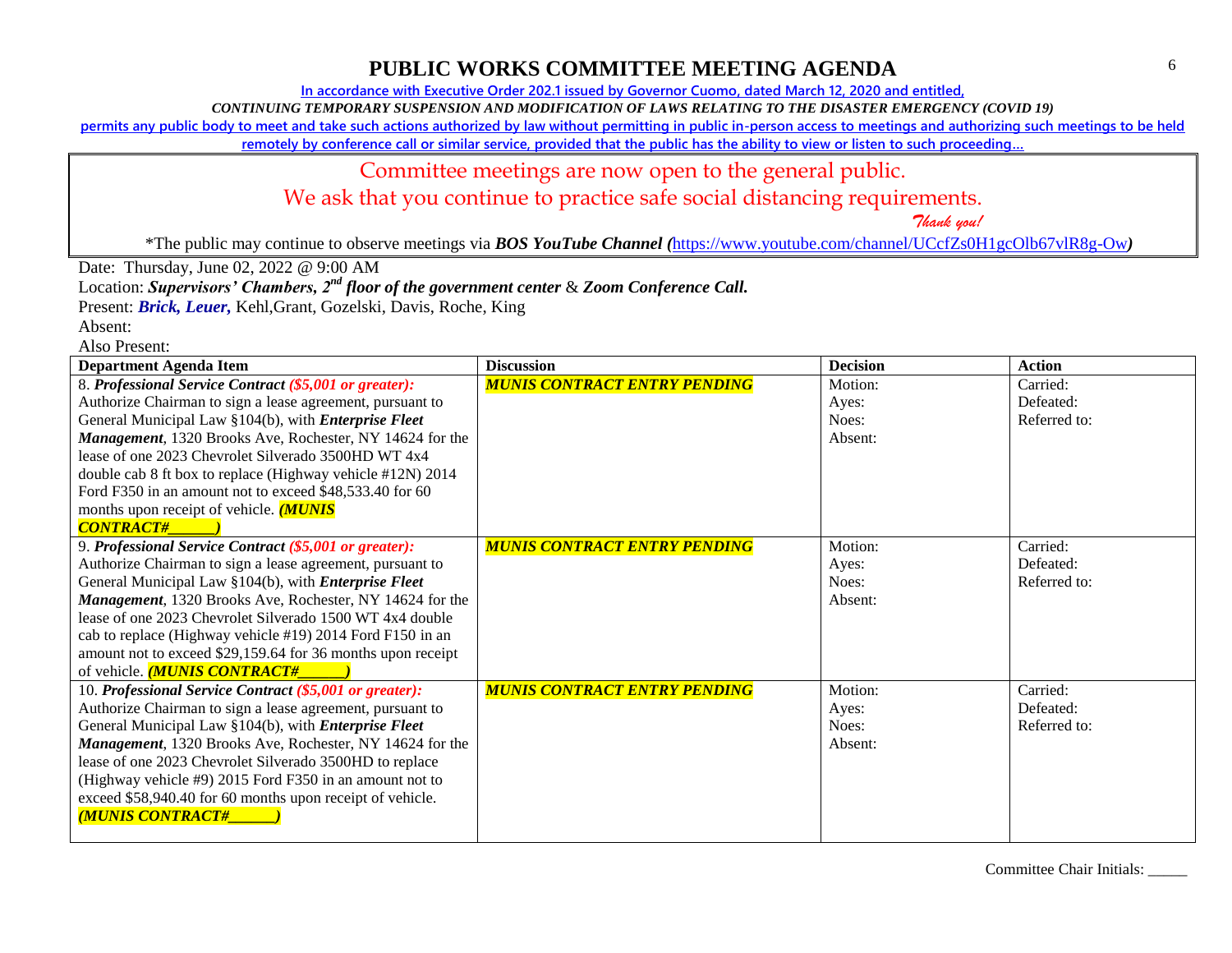**In accordance with Executive Order 202.1 issued by Governor Cuomo, dated March 12, 2020 and entitled,**

*CONTINUING TEMPORARY SUSPENSION AND MODIFICATION OF LAWS RELATING TO THE DISASTER EMERGENCY (COVID 19)*

**permits any public body to meet and take such actions authorized by law without permitting in public in-person access to meetings and authorizing such meetings to be held** 

**remotely by conference call or similar service, provided that the public has the ability to view or listen to such proceeding…**

#### Committee meetings are now open to the general public.

We ask that you continue to practice safe social distancing requirements.

 *Thank you!*

\*The public may continue to observe meetings via *BOS YouTube Channel (*<https://www.youtube.com/channel/UCcfZs0H1gcOlb67vlR8g-Ow>*)*

Date: Thursday, June 02, 2022 @ 9:00 AM

Location: *Supervisors' Chambers, 2nd floor of the government center* & *Zoom Conference Call.*

Present: *Brick, Leuer,* Kehl,Grant, Gozelski, Davis, Roche, King

Absent:

Also Present:

| <b>Department Agenda Item</b>                               | <b>Discussion</b> | <b>Decision</b> | <b>Action</b> |
|-------------------------------------------------------------|-------------------|-----------------|---------------|
| 11. Position Fill:                                          |                   | Motion:         | Carried:      |
| <b>Highway</b>                                              |                   | Ayes:           | Defeated:     |
| One position of <b>Heavy Equipment Operator</b> (1.0 FTE)   |                   | Noes:           | Referred to:  |
| position code 095.163B, CSEA Schedule Addendum A, Grade     |                   | Absent:         |               |
| 10, hourly range of \$19.89 - \$22.50 to replace Richard    |                   |                 |               |
| Lepkowski, who passed away. Position available date: June   |                   |                 |               |
| 8, 2022.                                                    |                   |                 |               |
|                                                             |                   |                 |               |
| 12. May Work Update                                         |                   | Motion:         | Carried:      |
|                                                             |                   | Ayes:           | Defeated:     |
|                                                             |                   | Noes:           | Referred to:  |
|                                                             |                   | Absent:         |               |
|                                                             |                   |                 |               |
|                                                             |                   |                 |               |
|                                                             |                   |                 |               |
| 13. Professional Service Contract (\$5,001 or greater):     |                   | Motion:         | Carried:      |
| Authorize Chairman to sign a contract, pursuant to General  |                   | Ayes:           | Defeated:     |
| Municipal Law §104(b), with the following vendors for       |                   | Noes:           | Referred to:  |
| Asphalt Field Density Testing as needed, based on price and |                   | Absent:         |               |
| availability in an amount not to exceed \$25,000.00 per     |                   |                 |               |
| contract, per year; effective June 1, 2022 through December |                   |                 |               |
| 31, 2022.                                                   |                   |                 |               |
| P-W Laboratories, Inc., 6544 Freemont Road, East            |                   |                 |               |
| Syracuse, NY 13057 (MUNIS CONTRACT #439)                    |                   |                 |               |
| W.A. Wilson, 5700 Maelou Drive - Building E,                |                   |                 |               |
| Hamburg, NY 14075 ( <i>MUNIS CONTRACT #432</i> )            |                   |                 |               |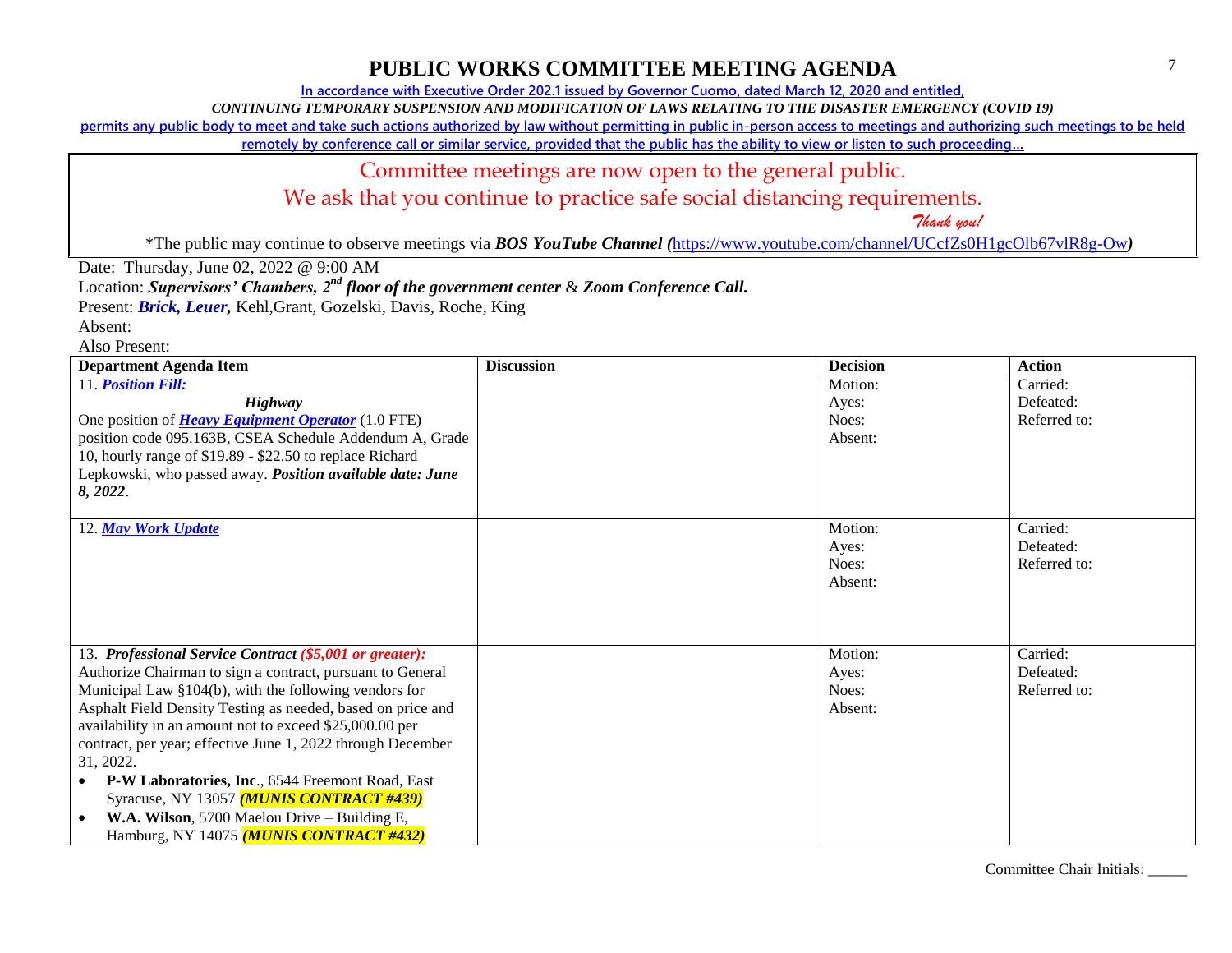**In accordance with Executive Order 202.1 issued by Governor Cuomo, dated March 12, 2020 and entitled,**

*CONTINUING TEMPORARY SUSPENSION AND MODIFICATION OF LAWS RELATING TO THE DISASTER EMERGENCY (COVID 19)*

**permits any public body to meet and take such actions authorized by law without permitting in public in-person access to meetings and authorizing such meetings to be held** 

**remotely by conference call or similar service, provided that the public has the ability to view or listen to such proceeding…**

## Committee meetings are now open to the general public.

We ask that you continue to practice safe social distancing requirements.

 *Thank you!*

\*The public may continue to observe meetings via *BOS YouTube Channel (*<https://www.youtube.com/channel/UCcfZs0H1gcOlb67vlR8g-Ow>*)*

Date: Thursday, June 02, 2022 @ 9:00 AM

Location: *Supervisors' Chambers, 2nd floor of the government center* & *Zoom Conference Call.*

Present: *Brick, Leuer,* Kehl,Grant, Gozelski, Davis, Roche, King

Absent:

Also Present:

| <b>Department Agenda Item</b>                                                                                                                                                                                                                                                                                                                                                                                                        | <b>Discussion</b>                 | <b>Decision</b>                      | <b>Action</b>                         |
|--------------------------------------------------------------------------------------------------------------------------------------------------------------------------------------------------------------------------------------------------------------------------------------------------------------------------------------------------------------------------------------------------------------------------------------|-----------------------------------|--------------------------------------|---------------------------------------|
| 14. Bid Award:<br>Authorize Chairman to award bid and sign a contract,<br>pursuant to General Municipal Law §103, with Donegal<br>Construction Corp., P.O. Box 450, New Stanton, PA 15672<br>for highway shoulder removal on CR30 Oatka Road from<br>West Lake Road to Federal St., Perry in an amount not to<br>exceed \$5,000.00; effective June 14, 2022 through the<br>completion of the project. ( <b>MUNIS CONTRACT #433</b> ) | Bids opened May 23, 2022 at 10 am | Motion:<br>Ayes:<br>Noes:<br>Absent: | Carried:<br>Defeated:<br>Referred to: |
| 15. Bid Award:<br>Authorize Chairman to award bid and sign a contract,<br>pursuant to General Municipal Law §103, with Allen Chase<br>Enterprises, Inc., 24 County Route 1A, Oswego, NY 13126<br>for road vegetation control services in an amount not to exceed<br>\$12,100.00; effective June 14, 2022 through December 31,<br>2022. (MUNIS CONTRACT #434)                                                                         | Bids opened May 23, 2022 at 10 am | Motion:<br>Ayes:<br>Noes:<br>Absent: | Carried:<br>Defeated:<br>Referred to: |
| 16. Appropriation: (Approve only if #6 is approved)<br><b>To:</b> 045110.541914 Weed Control<br>\$5,018.67<br>\$5,018.67<br>w/any funds available<br><b>Reason:</b> To pay expenses related to the increase in cost of<br>vegetation control services.                                                                                                                                                                               |                                   | Motion:<br>Ayes:<br>Noes:<br>Absent: | Carried:<br>Defeated:<br>Referred to: |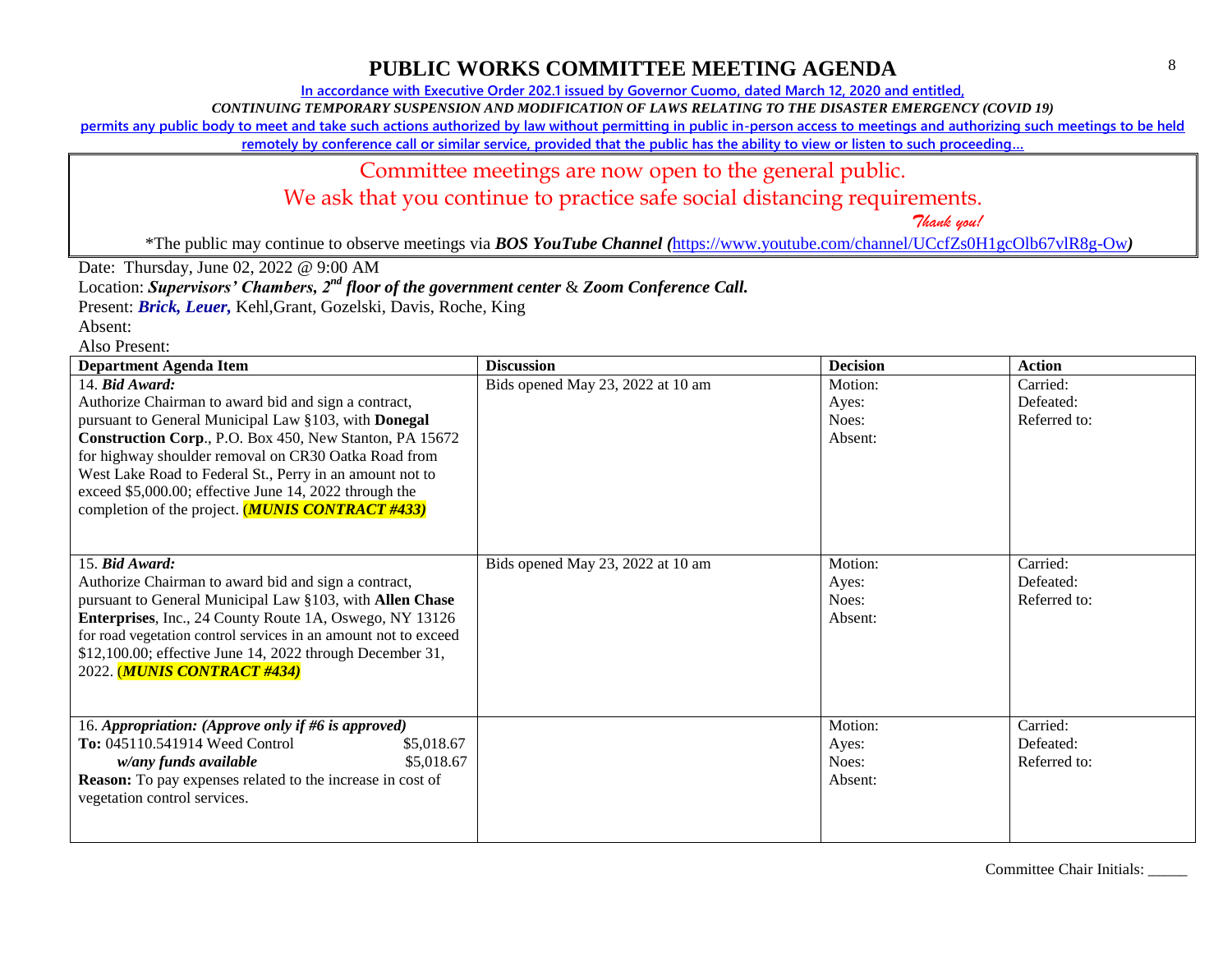**In accordance with Executive Order 202.1 issued by Governor Cuomo, dated March 12, 2020 and entitled,**

*CONTINUING TEMPORARY SUSPENSION AND MODIFICATION OF LAWS RELATING TO THE DISASTER EMERGENCY (COVID 19)*

**permits any public body to meet and take such actions authorized by law without permitting in public in-person access to meetings and authorizing such meetings to be held** 

**remotely by conference call or similar service, provided that the public has the ability to view or listen to such proceeding…**

#### Committee meetings are now open to the general public.

We ask that you continue to practice safe social distancing requirements.

 *Thank you!*

\*The public may continue to observe meetings via *BOS YouTube Channel (*<https://www.youtube.com/channel/UCcfZs0H1gcOlb67vlR8g-Ow>*)*

Date: Thursday, June 02, 2022 @ 9:00 AM

Location: *Supervisors' Chambers, 2nd floor of the government center* & *Zoom Conference Call.*

Present: *Brick, Leuer,* Kehl,Grant, Gozelski, Davis, Roche, King

Absent:

Also Present:

| <b>Department Agenda Item</b>                                   | <b>Discussion</b> | <b>Decision</b> | <b>Action</b> |
|-----------------------------------------------------------------|-------------------|-----------------|---------------|
| 17. Professional Service Contract (\$5,001 or greater)          |                   | Motion:         | Carried:      |
| <b>REVENUE:</b>                                                 |                   | Ayes:           | Defeated:     |
| Authorize Chairman to sign a contract with Buffalo Niagara      |                   | Noes:           | Referred to:  |
| Waterkeeper, 721 Main Street, Buffalo, NY 14203 for             |                   | Absent:         |               |
| culvert replacement on Krotz Road over Crow Creek whereas       |                   |                 |               |
| the BNW agrees to pay the Wyoming County Highway                |                   |                 |               |
| Department to do the work in an amount not to exceed            |                   |                 |               |
| \$302,400.00; effective May 6, 2022 through September 30,       |                   |                 |               |
| 2022. (MUNIS CONTRACT #435)                                     |                   |                 |               |
| 18. Professional Service Contract (\$5,001 or greater):         |                   | Motion:         | Carried:      |
| Authorize Chairman to sign a contract, pursuant to General      |                   | Ayes:           | Defeated:     |
| Municipal Law §104(b), with Pavilion Drainage Supply Co.,       |                   | Noes:           | Referred to:  |
| Inc., 6630 Ellicott St., Road, Pavilion, NY 14525 for the       |                   | Absent:         |               |
| provision of guide rail repairs on CR07 Saltvale Road           |                   |                 |               |
| (reimburse of \$3,193.59 from insurance claim) in an amount     |                   |                 |               |
| not to exceed \$6,151.76; effective June 14, 2022 through the   |                   |                 |               |
| completion of the project. (MUNIS CONTRACT #436)                |                   |                 |               |
| 19. Professional Service Contract (\$5,001 or greater):         |                   | Motion:         | Carried:      |
| Authorize Chairman to sign a contract, pursuant to General      |                   | Ayes:           | Defeated:     |
| Municipal Law §104(b), with WYCO Construction, Inc.,            |                   | Noes:           | Referred to:  |
| 4608 Liberty Street Road, Warsaw, NY 14569 for the              |                   | Absent:         |               |
| provision of Jetter Vac Truck services to clean out culvert     |                   |                 |               |
| pipes in an amount not to exceed \$8,000.00; effective June 14, |                   |                 |               |
| 2022 through December 31, 2022.                                 |                   |                 |               |
| (MUNIS CONTRACT#437)                                            |                   |                 |               |
|                                                                 |                   |                 |               |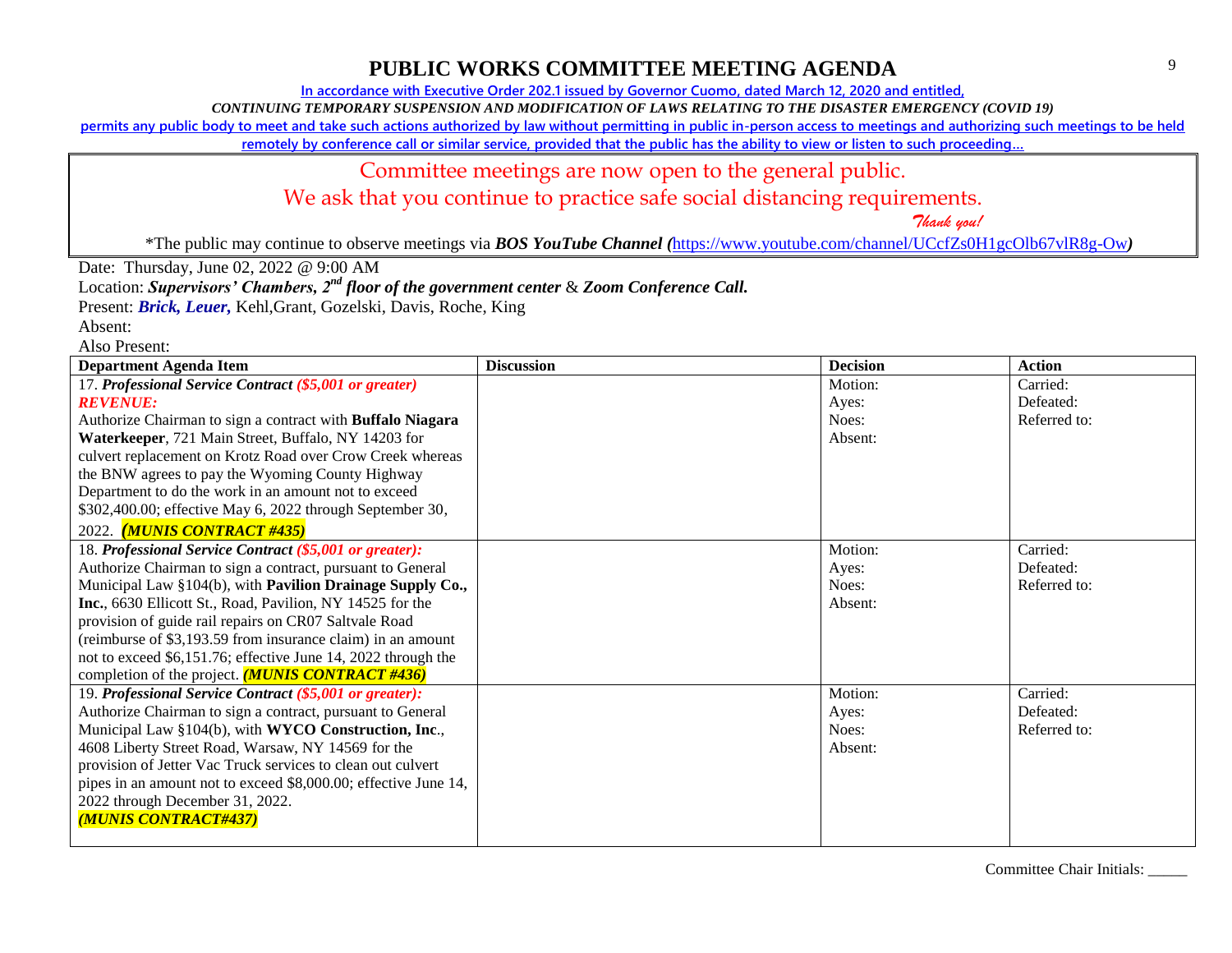**In accordance with Executive Order 202.1 issued by Governor Cuomo, dated March 12, 2020 and entitled,**

*CONTINUING TEMPORARY SUSPENSION AND MODIFICATION OF LAWS RELATING TO THE DISASTER EMERGENCY (COVID 19)*

**permits any public body to meet and take such actions authorized by law without permitting in public in-person access to meetings and authorizing such meetings to be held** 

**remotely by conference call or similar service, provided that the public has the ability to view or listen to such proceeding…**

## Committee meetings are now open to the general public.

We ask that you continue to practice safe social distancing requirements.

 *Thank you!*

\*The public may continue to observe meetings via *BOS YouTube Channel (*<https://www.youtube.com/channel/UCcfZs0H1gcOlb67vlR8g-Ow>*)*

Date: Thursday, June 02, 2022 @ 9:00 AM

Location: *Supervisors' Chambers, 2nd floor of the government center* & *Zoom Conference Call.*

Present: *Brick, Leuer,* Kehl,Grant, Gozelski, Davis, Roche, King

Absent:

Also Present:

| <b>Department Agenda Item</b>                                                                                                                                                                                                                                                                                                                                                                                                                                                   | <b>Discussion</b>                                                       | <b>Decision</b>                      | <b>Action</b>                         |
|---------------------------------------------------------------------------------------------------------------------------------------------------------------------------------------------------------------------------------------------------------------------------------------------------------------------------------------------------------------------------------------------------------------------------------------------------------------------------------|-------------------------------------------------------------------------|--------------------------------------|---------------------------------------|
| 20. Bid Award:<br>Authorize Chairman to award bid and sign a contract,<br>pursuant to General Municipal Law §103, with Nova Site<br>Company, LLC., 6 Lena Court, West Seneca, NY 14224 for<br>the CR31 Exchange Street Preventative Maintenance Contract<br># D040246; PIN: 4WY0.06 in an amount not to exceed<br>\$562,500.00; effective June 14, 2022 through completion of<br>project. <i>MUNIS CONTRACT</i> #                                                               | Bids opened May 5, 2022 at 11 am<br><b>MUNIS CONTRACT ENTRY PENDING</b> | Motion:<br>Ayes:<br>Noes:<br>Absent: | Carried:<br>Defeated:<br>Referred to: |
| 21. Professional Service Contract (\$5,001 or greater):<br>Authorize Chairman to sign a contract, pursuant to General<br>Municipal Law §104(b), with C&S Engineers Inc., 150 State<br>Street, Suite 120, Rochester, NY 14614 for the provision of<br>Engineering Services on CR02 East Lake Road from Rt. 19A<br>to Rt. 39 for preventative maintenance in an amount not to<br>exceed \$96,000.00; effective June 1, 2022 through December<br>31, 2024. <i>MUNIS CONTRACT</i> # | <b>MUNIS CONTRACT ENTRY PENDING</b>                                     | Motion:<br>Ayes:<br>Noes:<br>Absent: | Carried:<br>Defeated:<br>Referred to: |
| 22. Discussion: 2001 Mack truck repair options<br>Settle for \$23,845 without keeping the truck; hand over to<br>salvager<br>Settle claim and receive \$23,845; buy back from salvage<br>company for approximately \$8,000 - Title will be<br>branded "Salvage"<br>County can choose to withdraw claim and repair on their<br>own.                                                                                                                                              |                                                                         | Motion:<br>Ayes:<br>Noes:<br>Absent: | Carried:<br>Defeated:<br>Referred to: |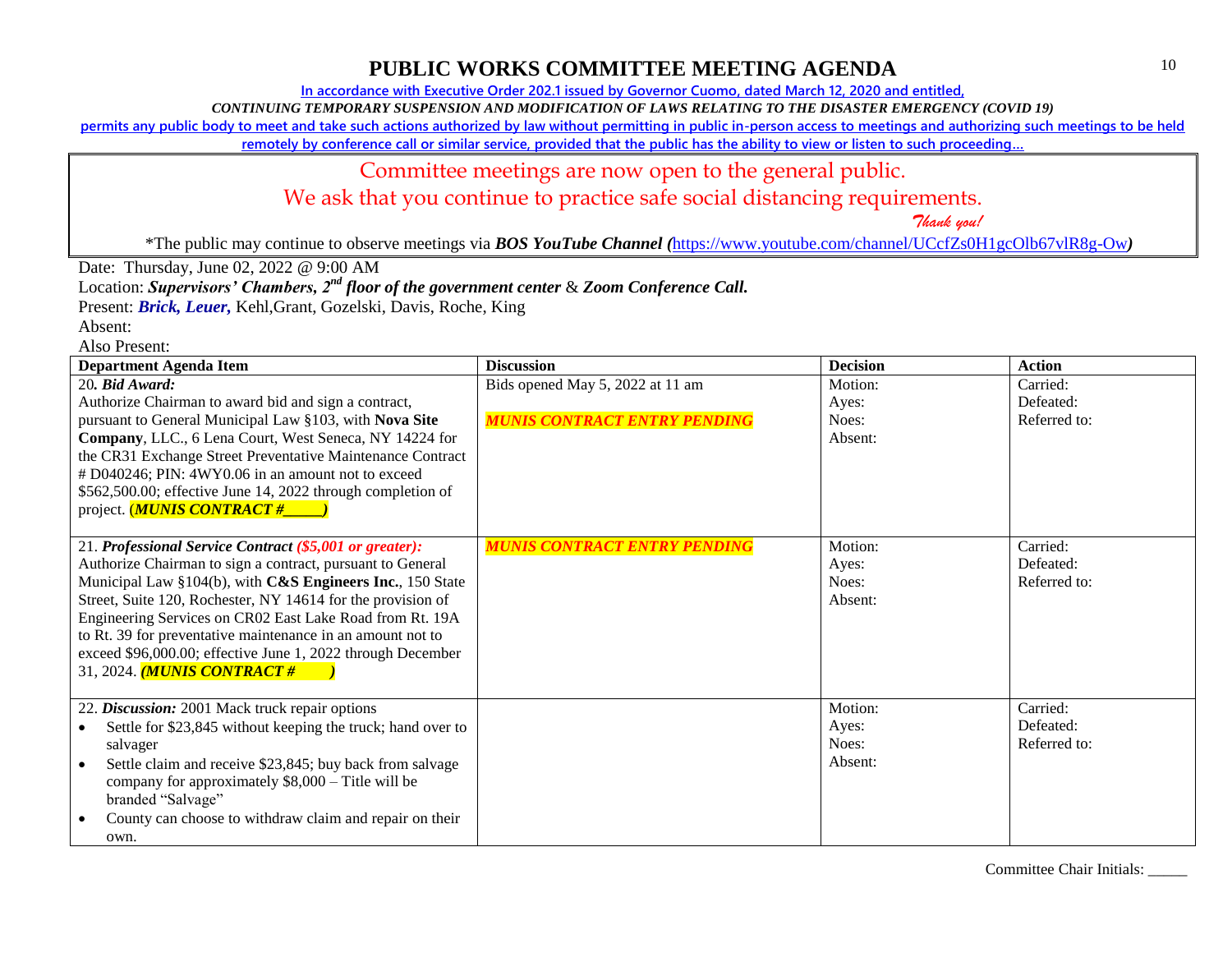**In accordance with Executive Order 202.1 issued by Governor Cuomo, dated March 12, 2020 and entitled,**

*CONTINUING TEMPORARY SUSPENSION AND MODIFICATION OF LAWS RELATING TO THE DISASTER EMERGENCY (COVID 19)*

**permits any public body to meet and take such actions authorized by law without permitting in public in-person access to meetings and authorizing such meetings to be held** 

**remotely by conference call or similar service, provided that the public has the ability to view or listen to such proceeding…**

### Committee meetings are now open to the general public.

We ask that you continue to practice safe social distancing requirements.

 *Thank you!*

\*The public may continue to observe meetings via *BOS YouTube Channel (*<https://www.youtube.com/channel/UCcfZs0H1gcOlb67vlR8g-Ow>*)*

Date: Thursday, June 02, 2022 @ 9:00 AM

Location: *Supervisors' Chambers, 2nd floor of the government center* & *Zoom Conference Call.*

Present: *Brick, Leuer,* Kehl,Grant, Gozelski, Davis, Roche, King

Absent:

Also Present:

| <b>Department Agenda Item</b>                                  | <b>Discussion</b> | <b>Decision</b> | <b>Action</b> |
|----------------------------------------------------------------|-------------------|-----------------|---------------|
| 23. Appropriation:                                             |                   | Motion:         | Carried:      |
| To: 045110.541904 Bituminous Products<br>\$735,579.13          |                   | Ayes:           | Defeated:     |
| w/04511009.435010 Consolidated Hwy Aid<br>\$735,579.13         |                   | Noes:           | Referred to:  |
| <b>Reason:</b> To spend EWR and POP money from the State that  |                   | Absent:         |               |
| was not in the 2022 budget.                                    |                   |                 |               |
| 24. Appropriation:                                             |                   | Motion:         | Carried:      |
| To: 045110.541916 Guide Rail<br>\$1,194.00                     |                   | Ayes:           | Defeated:     |
| w/04511006.426800 Insurance Recovery<br>\$1,194.00             |                   | Noes:           | Referred to:  |
| <b>Reason:</b> In order to pay expenses related to the damaged |                   | Absent:         |               |
| guide rail on Saltvale Road.                                   |                   |                 |               |
| 25. Appropriation:                                             |                   | Motion:         | Carried:      |
| To: 045110.540809 Work for Others<br>\$5,000.00                |                   | Ayes:           | Defeated:     |
| w/04511008.428010 Interfund Revenue<br>\$5,000.00              |                   | Noes:           | Referred to:  |
| <b>Reason:</b> To pay expenses related to Buildings & Grounds  |                   | Absent:         |               |
| project at the DMV.                                            |                   |                 |               |
| 26. Appropriation:                                             |                   | Motion:         | Carried:      |
| To: 035130.540504 Diesel<br>\$160,000.00                       |                   | Ayes:           | Defeated:     |
| w/any funds available<br>\$160,000.00                          |                   | Noes:           | Referred to:  |
| Reason: To pay expenses related to the increase in cost of     |                   | Absent:         |               |
| Diesel.                                                        |                   |                 |               |
| 27. Overnight Travel Authorization:                            |                   | Motion:         | Carried:      |
| Devin Blue to attend (NYSCHSA) NYS Highway                     |                   | Ayes:           | Defeated:     |
| Superintendents Association in Clayton, NY, August 28 - 30,    |                   | Noes:           | Referred to:  |
| 2022. Cost for conference \$275.00; food \$40.00; hotel        |                   | Absent:         |               |
| $$545.00 - total $860.00$                                      |                   |                 |               |
|                                                                |                   |                 |               |